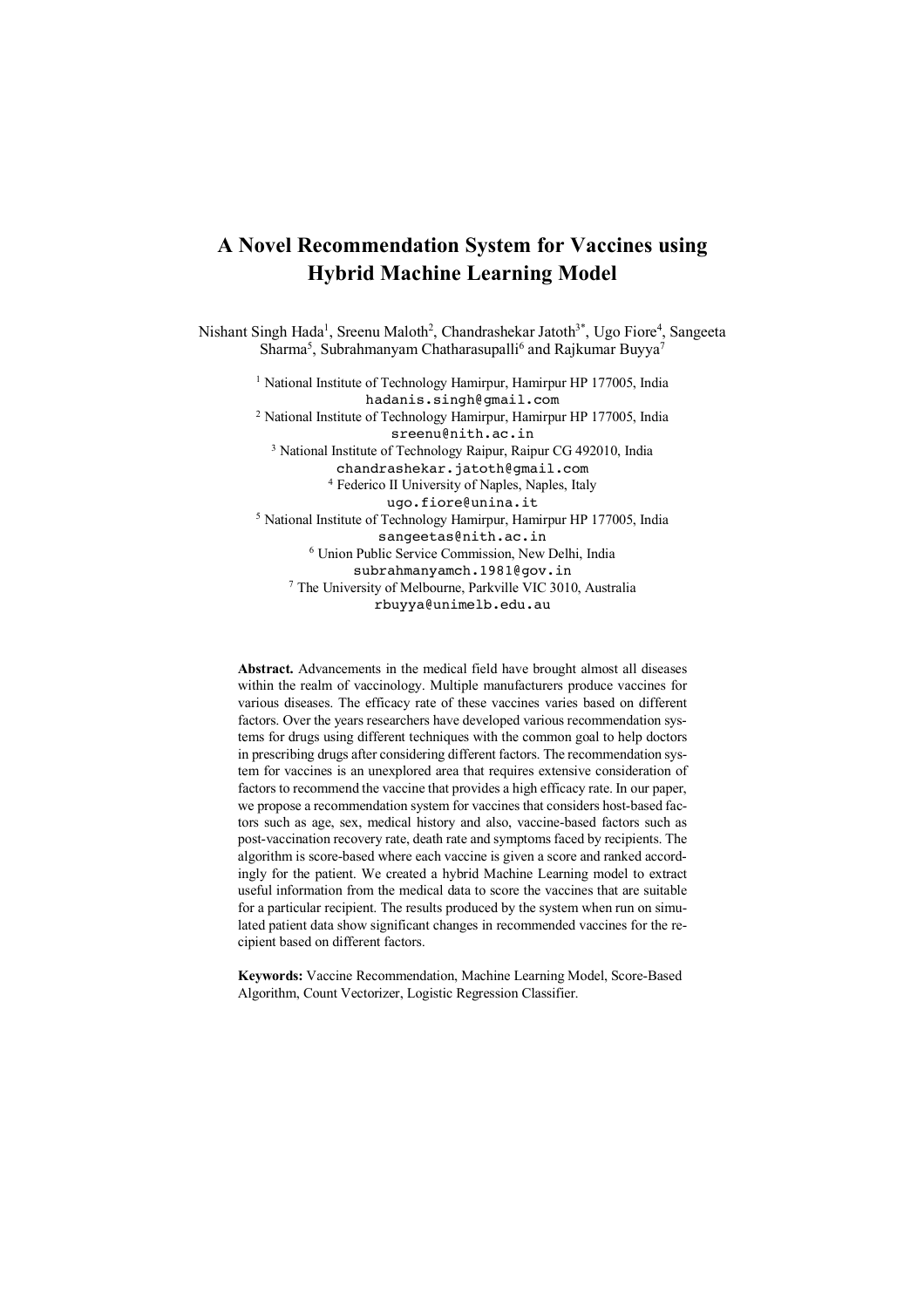## **1 Introduction**

Advancement in medical science over the centuries has gifted humanity with a crucial boon. Vaccines are one such offering that has brought a much-needed change in the medical field. Both non-infectious and infectious diseases are now within the realm of vaccinology [1]. The journey from the discovery of the first vaccine by Edward Jenner in 1796 [2] to the continuous work being done by medical researchers over the continents on COVID-19 vaccines is remarkable. The virus disturbed the world economies and impacted millions of people. Luckily, with constant development, trials, and testing by the R&D departments, several vaccines are in use currently to protect us from COVID-19. The first mass vaccination program started in early December 2020 [3]. WHO issued an Emergency Use Listing for the Pfizer COVID-19 vaccine (BNT162b2), two versions of the AstraZeneca/Oxford COVID-19 vaccine and the vaccine Ad26.COV2.S, developed by Janssen (Johnson & Johnson) [3].

Not just COVID-19, but for other diseases and outbreaks there have been multiple vaccines from different manufacturers [16]. The efficacy rate of vaccines varies from region to region and from person to person because of substantial variation in how an individuals' immune response to the vaccine. The study conducted by Petra Zimmerman et al. [4] investigates and talks about various factors that influence humoral and cellular vaccine responses in humans. Some of these factors are age, sex, gestational age, extrinsic factors like medical history, allergies, pre-existing immunity, infections, and antibiotics. There are the vaccine factors as well such as vaccine type, product, adjuvant, and dose that governs how effective a vaccine will be on the host. Studying all these factors can help medical officers in suggesting the right manufacturer of vaccine that shows the highest efficacy based on the previous records of patients having similar factors to the current host.

Over the last decade, we saw various recommendation systems for drugs and medicines based on different algorithms and techniques [5-11]. The common goal behind the development of these systems is to build a platform that helps the medical officers in decision-making. Considering all the factors quantitatively can be a tedious process which these systems can perform swiftly and help the doctors in making more concise decisions. This field of intelligent recommendation systems is unexplored for vaccines. In our paper, we propose an unprecedented recommendation system for vaccines that produce decisions after considering host-based and vaccine-based factors. This is a new step towards helping doctors in suggesting the right vaccine for the patient.

In our system, we consider data points like age, sex, medical history, allergies of the host and recovery rate, death rate, after vaccination symptoms of the vaccine to make a recommendation. The system stands upon a score-based algorithm that utilizes machine learning to recommend the right vaccine.

The rest of the paper is organized as follows. Section 2 contains the background literature of previously developed recommendation systems for drugs. We brief about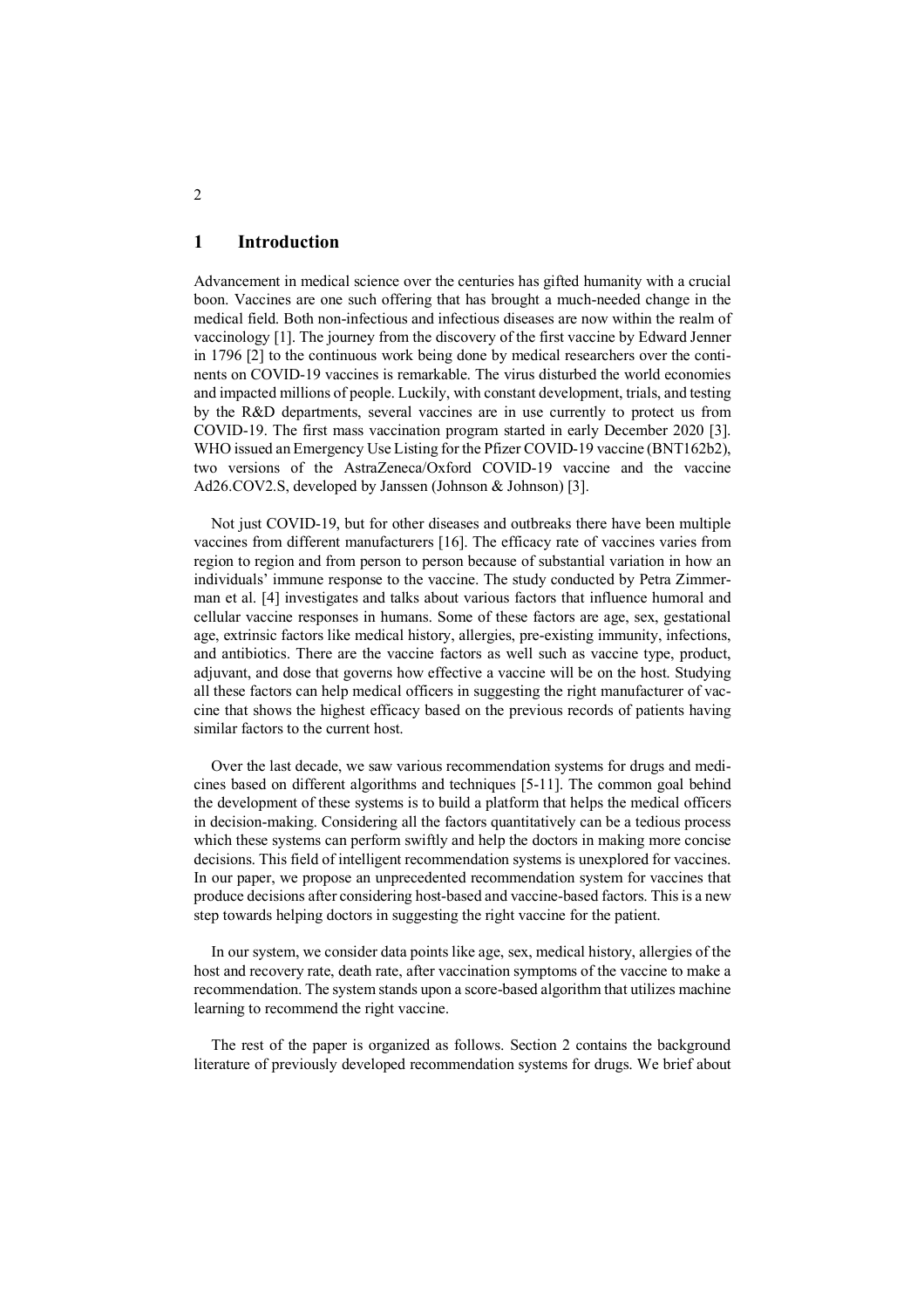the preliminaries in Section 3. Section 4 gives an overview of the recommendation system is provided. Section 5, displays the varying experimental results based on changes made in the input. In section 6, the paper is concluded by mentioning the future scope of improvement in the work.

# **2 Related Work**

In literature, we have various drug recommendation systems that with the help of leading algorithms and techniques like machine learning consider all the factors quantitatively and suggest the right drug. B. Stark et al. in 2017 [5] presented an approach for a drug recommendation system using Neo4J, a graph database with high scalability. The system considered the individual features of the patient and assigned scores to the drugs. The drugs with the highest relevance scores were recommended. This would help physicians to know which drug fits the patient best based on related factors. In 2019, B. Stark et al. described and compared various recommendation systems based on various features [7]. M. D. Hossain et al. in 2020 implemented a drug recommender system that applied sentiment analysis on drug reviews to generate ratings on drugs. They carried out the rating generation using Decision Tree, K-Nearest Neighbours, and Linear Support Vector Classifier algorithm. Finally, Linear Support Vector Classifier was selected for rating generation to obtain a good trade-off among model accuracy, efficiency and scalability and the Hybrid model for recommendation [6]. S. Garg also proposed recommendation system based on Sentiment Analysis [10].

Y. Bao and X. Jiang in 2016 implemented a recommendation system for medicines using data mining models like ID3 Decision tree algorithm, BP Neural Network and SVM. Finally, the SVM model was selected to obtain a good trade-off. They also proposed a mechanism to ensure the diagnosis accuracy and service quality and showed that their results had excellent accuracy [8]. Abbas K et al. in 2020 proposed a drug supply chain management and recommendation system based on blockchain and machine learning. The N-gram and LightGBM models were used to recommend the medicines. These models were trained on the publicly available drug reviews dataset provided by the UCI [9]. Binbin Yong et al. in 2020 developed a system based on blockchain and machine learning to support vaccine traceability and smart contract functions [15]. Jianguo Chen et al. in 2018 proposed a diagnosis system for diseases and also a system to recommend treatment. They introduced density-peaked clustering analysis algorithm to cluster the disease symptoms and perform association analyses based on D-D & D-T rules. They achieved high performance and low latency using the parallel solution provided by Apache Spark [11].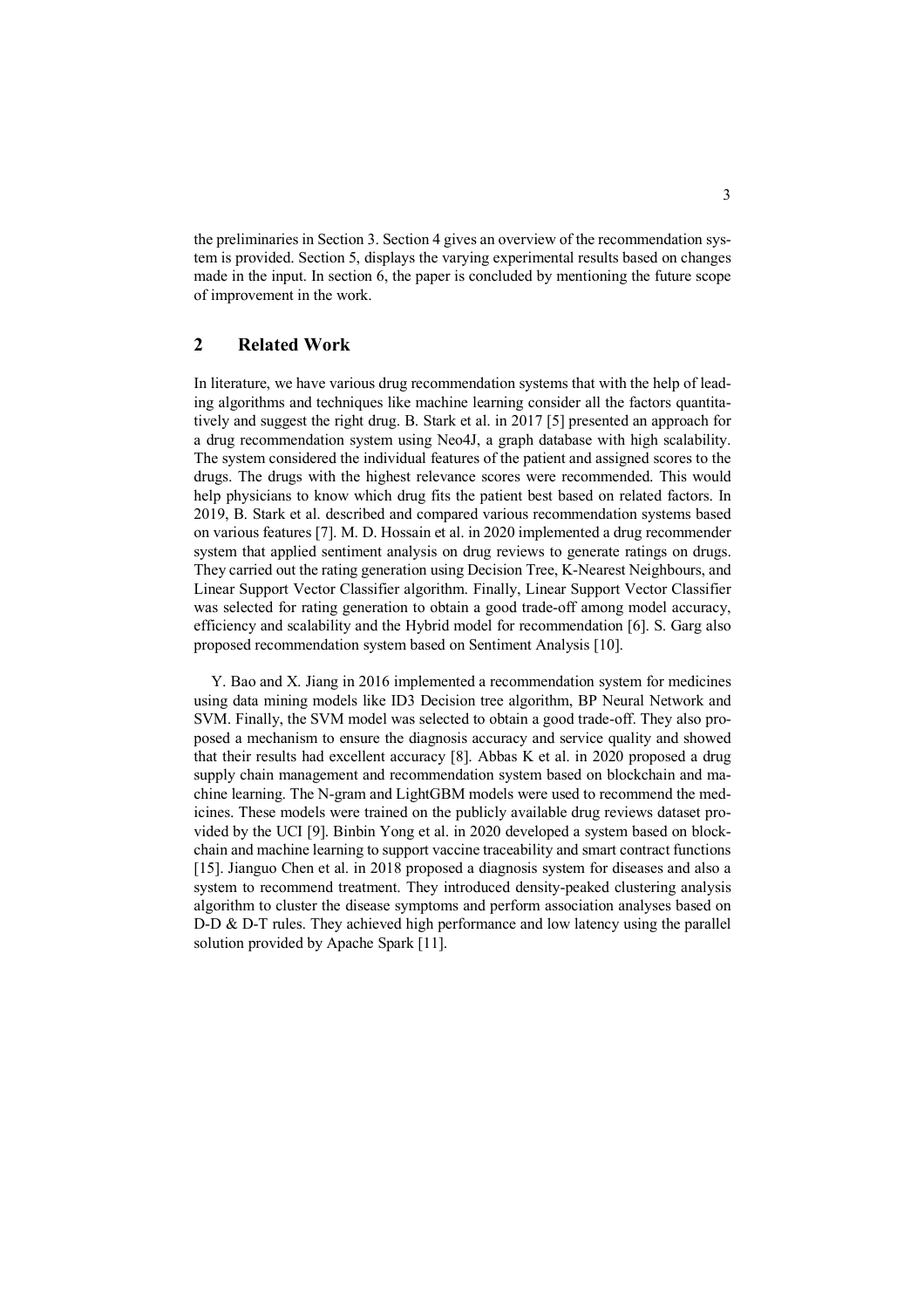# **3 Proposed System**

In Section 2, we discussed various recommendation system for drugs. In this paper, we introduce a novel recommendation system for vaccines that considers age, sex, allergies and medical history to recommend a vaccine to a subject.

### **3.1 Dataset Collection**

In our system, we use the VAERS dataset that is a national early-warning system to detect possible safety problems in U.S. licensed vaccines. Healthcare professionals and vaccine manufacturers are required to report adverse events that come to their attention. We use those adverse effects to recommend the best possible vaccine for a patient depending on his age, sex, allergies and medical history. We get a tremendous amount of information from the dataset and have to pre-process it to extract the important information for our system. The next section explains the pre-processing of data.

#### **3.2 Data Preprocessing and Analytics**

To create an efficient system, we extract the important attributes from the dataset shown in Table 1. In our system, we have three preprocessing stages. In the first stage, we remove data rows where the vaccination information is not available for any user. In the second stage, we remove entries where vaccine manufacturer or type is unknown. In the third stage, we restructure the dataset to improve the performance. The dataset contains various vaccines for different diseases. There are various vaccine types for flu3, flu4, hepa, flun(h1n1), flux(h1n1), chol, COVID-19 etc.

| Attribute Name | <b>Attribute Meaning</b>       |
|----------------|--------------------------------|
| vaers id       | unique id                      |
| recydate       | received date                  |
| age yrs        | age of patient                 |
| sex            | sex of patient                 |
| history        | medical history of the patient |
| allergies      | allergies of the patient       |
| symptom text   | post vaccination symptoms      |
| died           | post vaccination death         |
| recovd         | post vaccination recovery      |
| vax type       | disease type                   |
| vax manu       | vaccine variant                |

**Table 1.** Selected Attributes for the System.

We further in the process to recommend the vaccine, normalize the data to remove any disadvantage or advantage of having more data as compared to another vaccine.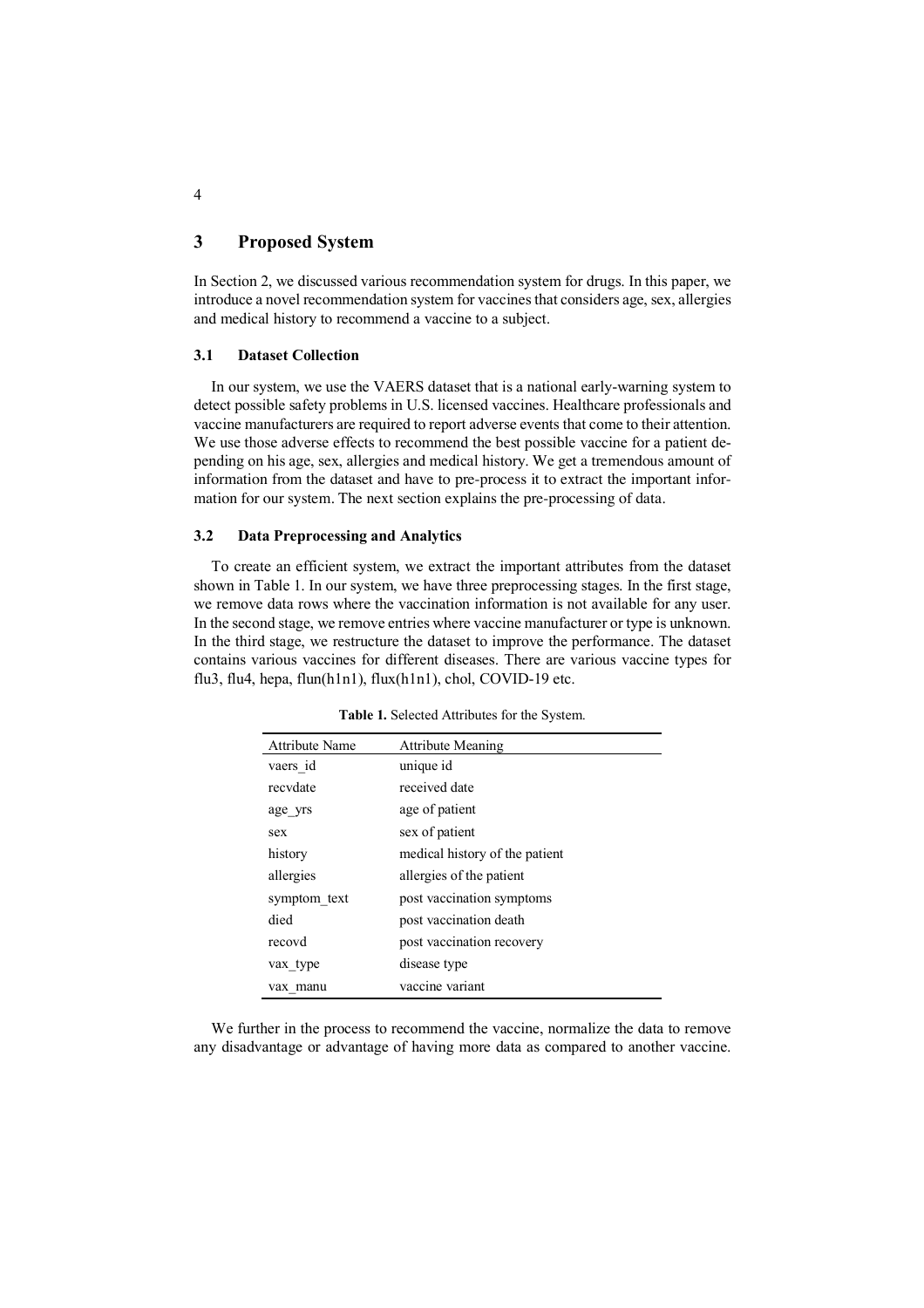After the preprocessing and analysis, we apply our scoring-based algorithm to recommend the vaccine based on the patient's information. This process is explained in the next section.

#### **3.3 Recommendation Methodology**

The user is asked for Age, Sex and Type (Disease / Outbreak Type). Medical History is an optional input. Using the input and processed dataset, the algorithm recommends the vaccine by following the steps given in sections below. Various elements of the system are shown in Figure 1.



**Fig. 1.** Vaccine Recommendation System Design.

#### **3.3.1. Data Extraction.**

We remove all the vaccination data other than the type (Disease / Outbreak Type) that user inputs. The user input age is converted to a range from age-5 to age+5. Next, we remove all the data rows that are of the opposite sex and lie outside the age range.

## **3.3.2. Scoring Based on Type, Age and Sex.**

After we get the required data for the recommendation system we score different vaccines for the given type based on defined criteria. Finally, the vaccine with the highest score is recommended to the user. Each post-vaccination death and recovery contributes -2 and +1 to the score of a vaccine, respectively.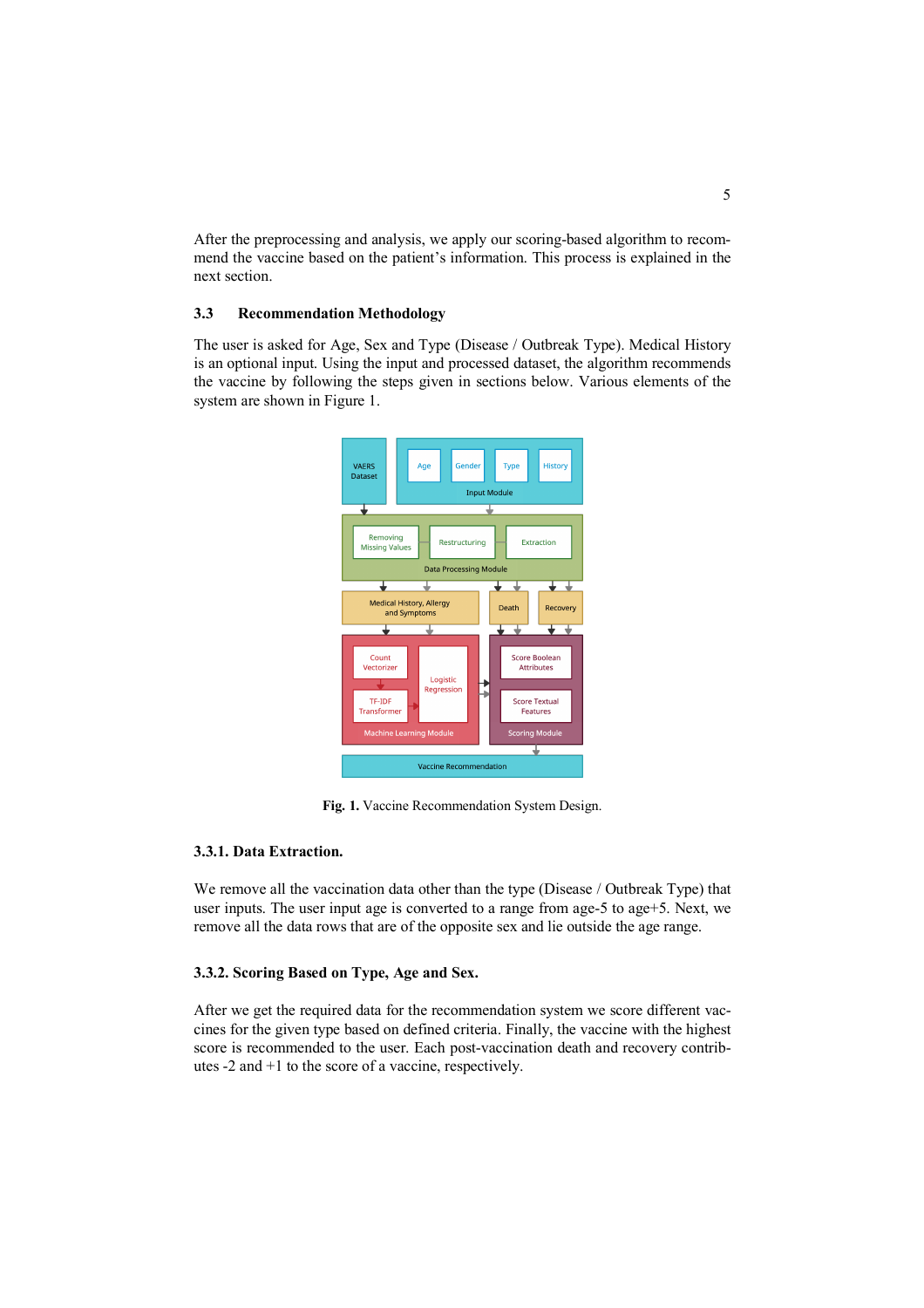#### **3.3.3. Scoring Based on Medical History and Allergies.**

Based on general idea, if we know that the patient is going through a problem or has allergies, we will not recommend the vaccine that leads to those problems or allergies. Next in the process, all the post-vaccination symptoms and allergies for different vaccines available as textual data in the dataset are fed into the Count Vectorizer [12] and then to TF-IDF Transformer [13] to extract the features. These features are unigrams or bigrams based on the vocabulary extracted from user input patient history. Extracting vocabulary from user input limits the number of features extracted and improves the performance. User input medical history is also fed to the same vectorizer and transformer to break down into tokens. As an additional step before vectorization, we strip the accents and remove all the stop words.

After the feature extraction from the textual data and user input medical history, the data is fitted to a Logistic Regression Classifier [14]. The features extracted from the user history are passed to the classifier to generate prediction probabilities. Most probable vaccine will contribute the least score towards vaccine recommendation. The reason behind this statement is that the most probable vaccine is most likely to give negative side effects to the patient. So, the scores generated from the classifier for each vaccine is the inverse of its probability.

#### **3.3.4. Normalization and Recommendation.**

The score for each vaccine calculated by post-vaccination death and recovery is normalized by dividing it with the count of data entries for that particular vaccine. This helps in removing the merits that a vaccine could have had by having more data than others. Find and store the maximum normalized score over all vaccines. The scores for each vaccine calculated after Logistic Regression Classification are also normalized by bringing them in range [0, 1] and then multiply by the maximum stored earlier. Finally, the two scores are added for each vaccine and are brought again to the range [0.1, 1] by rescaling. Finally, the vaccine with 1.0 score is recommended by the system for the particular patient.

# **4 Performance Evaluation**

The results were calculated on a computer with a 1.8 GHz Dual-Core Intel Core i5 processor and 8 GB 1600 MHz DDR3 RAM. The results were produced by creating simulated patient information. For each experiment, a single input was varied to observe the change in vaccine scores. A total of 16 experiments were conducted on COVID-19 and FLU3 vaccines for 8 different kinds of simulated patient's data.

Experiment 1-8 were conducted for the COVID-19 vaccine and the normalized scores for the different vaccines are shown in Table 2. The graphical representation of the results is shown in Figure 2.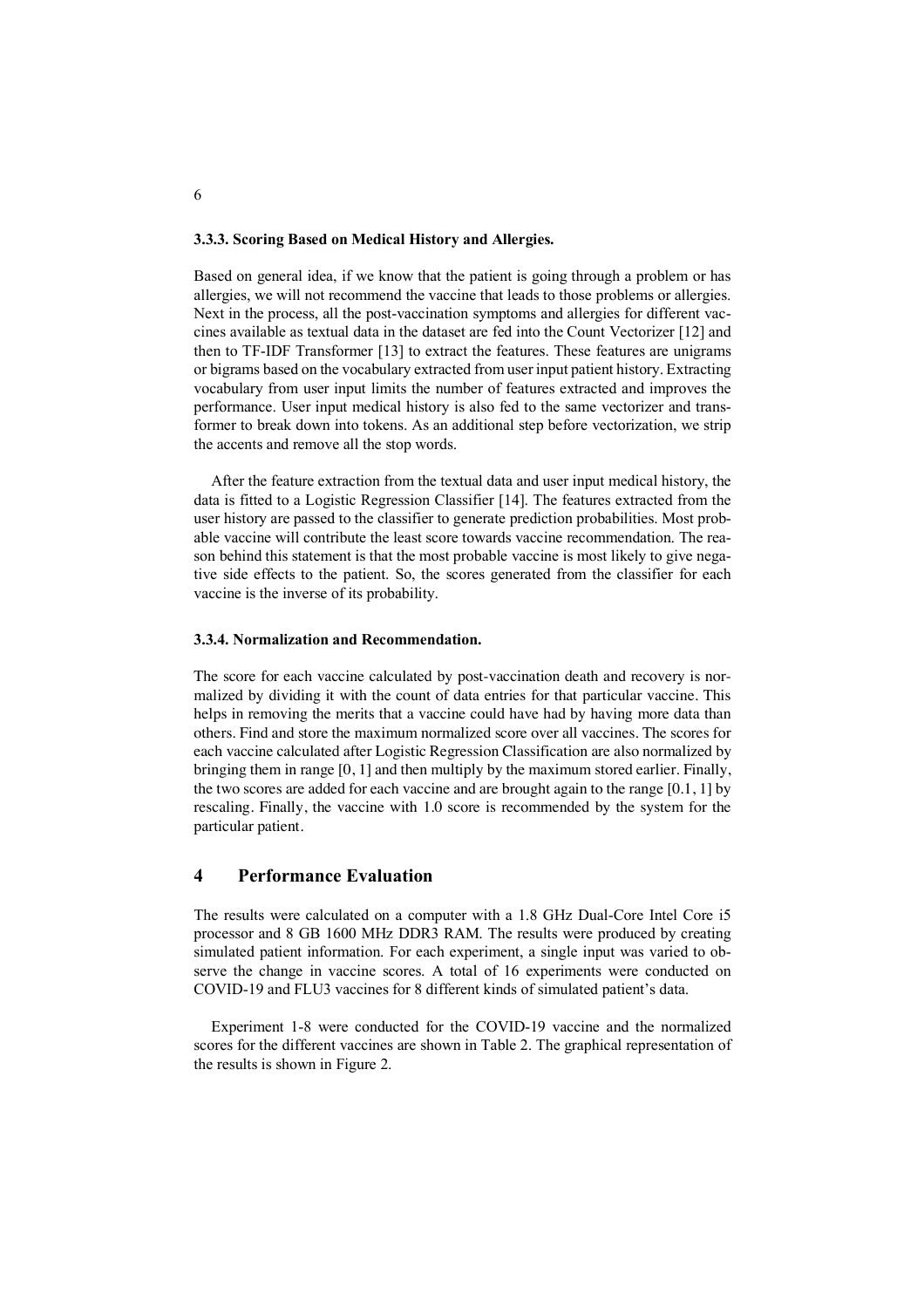|                         | Exp.    | Exp.2            | Exp.3  | Exp.4   | Exp. $5$ | Exp. $6$ | Exp.   | Exp.8   |
|-------------------------|---------|------------------|--------|---------|----------|----------|--------|---------|
| <b>PFIZER\\BIONTECH</b> | 0.1     | 0.1              | 0.1    | 0.1     | 0.1      | 0.1      | 0.1    | 0.1     |
| <b>MODERNA</b>          | 0.1128  | 1.0 <sub>1</sub> | 0.7196 | 0.2815  | 0.3427   | 0.2537   | 0.1889 | 0.3230  |
| <b>JANSSEN</b>          | $1.0\,$ | 0.2445           | 1.0    | $1.0\,$ | 0.1      | 1.0      | 1.0    | $1.0\,$ |

**Table 2.** Normalized scores of COVID-19 Vaccines in Experiments 1-8.

- Experiment 1: Age=32, Sex=M. Result=JANSSEN.
- Experiment 2: Age=32, Sex=F. Result=MODERNA.
- Experiment 3: Age=52, Sex=M. Result=JANSSEN.
- Experiment 4: Age=52, Sex=F. Result=JANSSEN.
- Experiment 5: Age=32, Sex=M, History='I have problem with penicillin also I usually have high headache and mild fever'. Result=JANSSEN.
- Experiment 6: Age=32, Sex=F, History='I have problem with penicillin also I usually have high headache and mild fever'. Result=JANSSEN.
- Experiment 7: Age=52, Sex=F, History='I have problem with penicillin also I usually have high headache and mild fever'. Result=JANSSEN.
- Experiment 8: Age=52, Sex=M, History='I have problem with penicillin also I usually have high headache and mild fever'. Result=JANSSEN.



**Fig. 2.** Visualization of normalized scores of COVID-19 Vaccines in Experiments 1-8

Experiment 9-16 were conducted for the FLU3 vaccine and the normalized scores for the different vaccines are shown in Table 3. The graphical representation of the results is shown in Figure 3.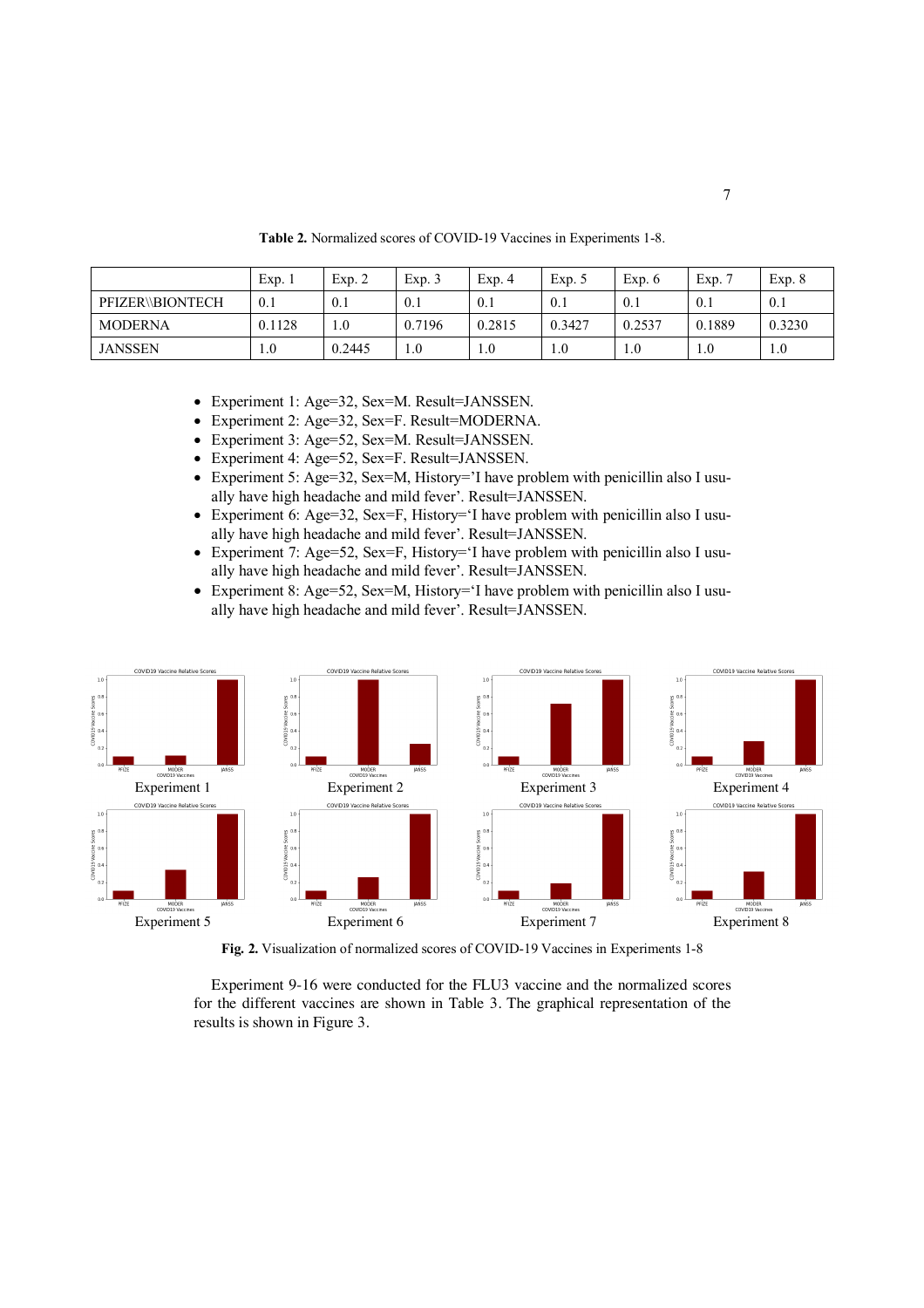|                                              | Exp.9  | Exp. 10 | Exp.11 | Exp. 12 | Exp.13 | Exp. 14 | Exp.15 | Exp. 16 |
|----------------------------------------------|--------|---------|--------|---------|--------|---------|--------|---------|
| <b>SANOFI PASTEUR</b>                        | 0.4541 | 0.4382  | 0.1895 | 0.4519  | 0.2873 | 0.4389  | 0.1448 | 0.4519  |
| <b>CSL LIMITED</b>                           | 0.9844 | 1.0     | 0.2328 | 1.0     | 0.6421 | 1.0     | 0.1671 | 1.0     |
| <b>GLAXOSMITHKLINE</b><br><b>BIOLOGICALS</b> | 0.9015 | 0.7287  | 0.2928 | 0.6477  | 1.0    | 0.7342  | 0.2393 | 0.6518  |
| NOVARTIS VACCINES<br>AND DIAGNOSTICS         | 1.0    | 0.6537  | 0.232  | 0.5007  | 0.6392 | 0.6567  | 0.1764 | 0.5042  |
| <b>PFIZER\\WYETH</b>                         | 0.1    | 0.1     | 1.0    | 0.1     | 0.1    | 0.1     | 1.0    | 0.1     |
| <b>CONNAUGHT</b><br><b>LABORATORIES</b>      | 0.1    | 0.1     | 0.1    | 0.1     | 0.1    | 0.1     | 0.1    | 0.1     |
| MEDEVA PHARMA.<br>LTD.                       | 0.1    | 0.1     | 0.1    | 0.1     | 0.1    | 0.1     | 0.1    | 0.9997  |
| <b>AVENTIS PASTEUR</b>                       | 0.1    | 0.1     | 0.1    | 0.1     | 0.1    | 0.1     | 0.1    | 0.1     |

**Table 3.** Normalized scores of FLU-3 Vaccines in Experiments 9-16.

- Experiment 9: Age=32, Sex=M. Result=NOVARTIS VACCINES AND DIAGNOSTICS.
- Experiment 10: Age=32, Sex=F. Result=CSL LIMITED.
- Experiment 11: Age=52, Sex=M. Result=PFIZER\WYETH.
- Experiment 12: Age=52, Sex=F. Result=CSL LIMITED.
- Experiment 13: Age=32, Sex=M, History='I have problem with penicillin also I usually have high headache and mild fever'. Result=GLAXOSMITHKLINE BIOLOGICALS.
- Experiment 14: Age=32, Sex=F, History='I have problem with penicillin also I usually have high headache and mild fever'. Result=CSL LIMITED.
- Experiment 15: Age=52, Sex=M, History='I have problem with penicillin also I usually have high headache and mild fever'. Result=PFIZER\WYETH.
- Experiment 16: Age=52, Sex=F, History='I have problem with penicillin also I usually have high headache and mild fever'. Result=CSL LIMITED.

## **5 Conclusions and Future Work**

Recommendation systems are becoming a boon for the medical officers and are helping in considering factors that were difficult to consider by humans while suggesting a vaccine. The system is based on scoring that is supported by Machine Learning modules containing Count Vectorizer, TF-IDF Transformer and N-Grams. Our system is the first of its kind that recommends vaccines based on the patient's age, sex, medical history and allergies. These are one of the most important factors that decide how a vaccine will perform after entering the patient's body. The score-based algorithm displays the score of not just the recommended vaccine but also provides the results for other vac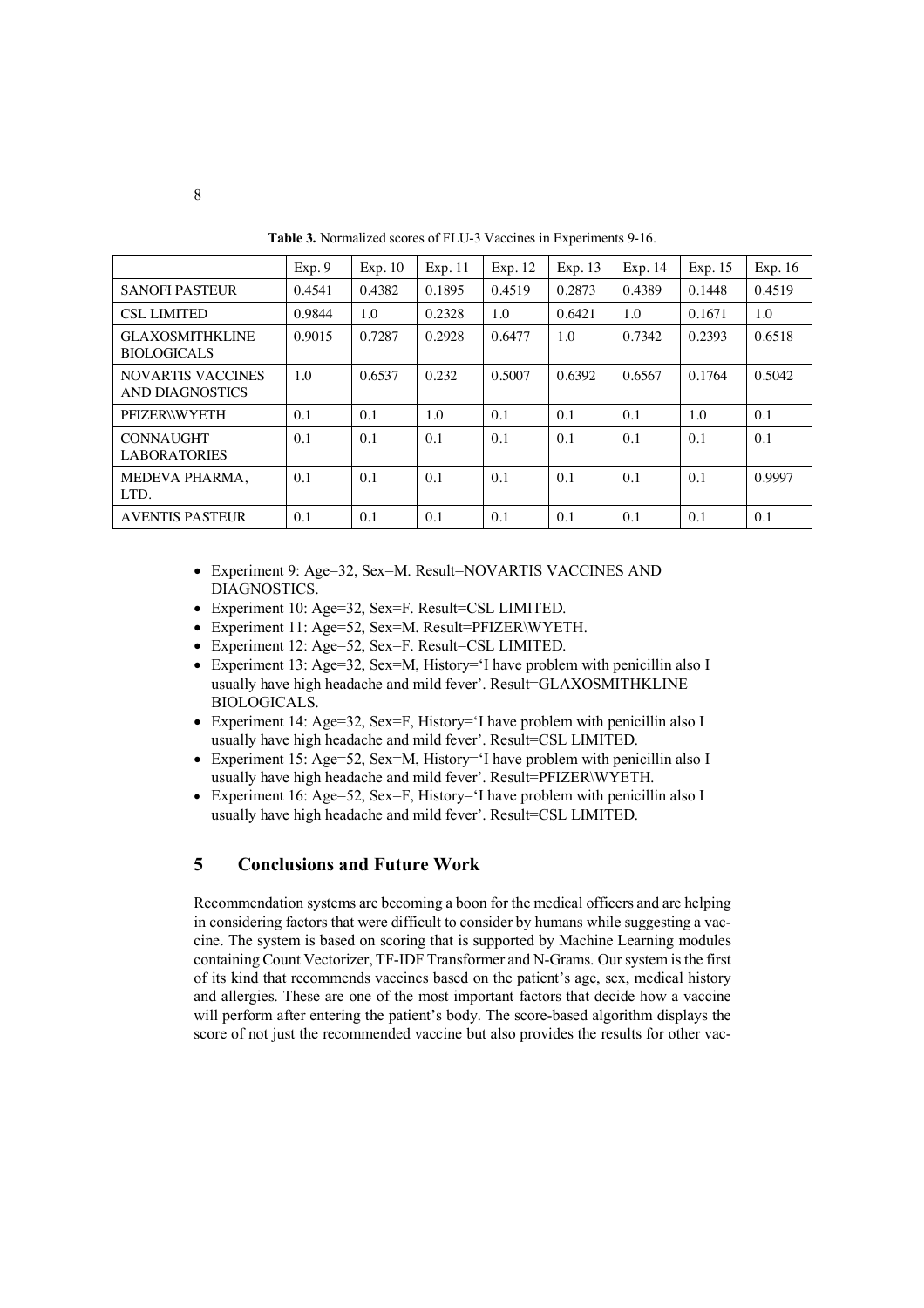cines to allow medical officers and other researchers to compare the vaccines for different patients. In the results we demonstrated the working of our system for COVID-19 & FLU3 vaccines. We can clearly observe the difference in scores generated by the system for different patient data. As a future work, we will increase the dataset involving vaccination data from various other countries. We will collaborate with pharmaceutical companies and labs to test the performance and validity of our system and further improve our algorithm in terms of accuracy and recommendation results.



**Fig. 3.** Visualization of normalized scores of FLU3 Vaccines in Experiments 9-16

#### **References**

- 1. Plotkin, S.: Vaccines past, present and future. Nat Med, Vol. 11, no.4, pp. S5-S11, 2005.
- 2. Stewart, A., Devlin, P.: The history of the smallpox vaccine, Journal of Infection, Vol. 52, no. 5, pp. 329-334,2016.
- 3. WHO Coronavirus disease (COVID-19): Vaccines, https://www.who.int/news-room/q-adetail/coronavirus-disease-(covid-19)-vaccines, last accessed 2021/04/17
- 4. Zimmermann, P., Curtis, N.: Factors That Influence the Immune Response to Vaccination, Clinical Microbiology Reviews, Vol. 32, no.2, e00084-18, 2019.
- 5. Stark, B., Knahl C., Aydin M., Samarah M. and Elish K.: BetterChoice: A migraine drug recommendation system based on Neo4J. In Proc. of the 2nd IEEE International Conference on Computational Intelligence and Applications, pp. 382-386, Beijing, China, 2017.
- 6. Hossain, M. D., Azam, M. S., Ali, M. J. and Sabit, H.: Drugs Rating Generation and Recommendation from Sentiment Analysis of Drug Reviews using Machine Learning. In Proc. of the 2020 Emerging Technology in Computing, Communication and Electronics, pp. 1-6, Bangladesh, 2020.
- 7. Stark, B., Knahl, C., Aydin, M. and Elish, K.: A Literature Review on Medicine Recommender Systems. International Journal of Advanced Computer Science and Applications, Vol. 10, no.8, 2019.